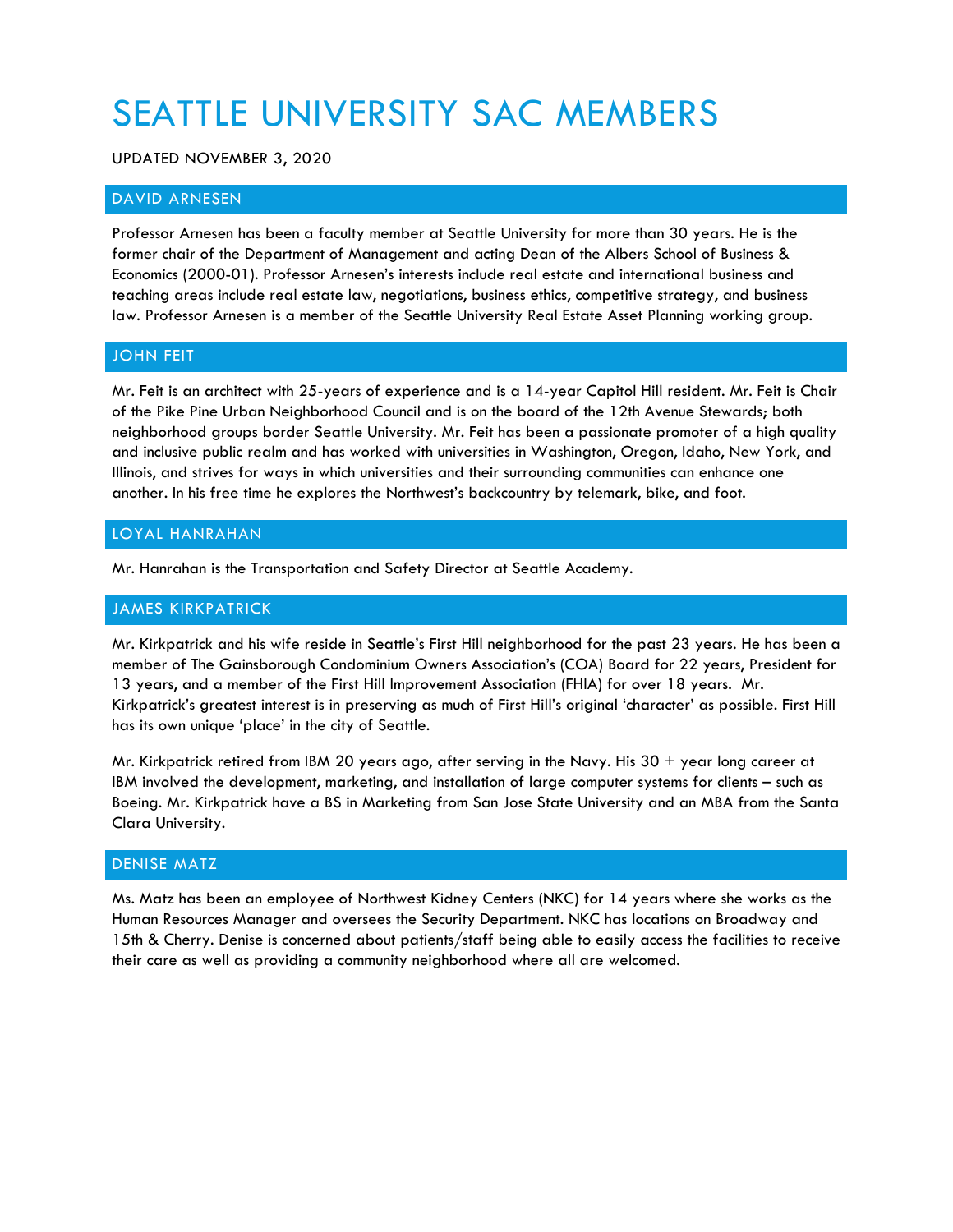## MICHELLE MOORE

Seattle native who resides in the Beacon Hill Neighborhood and has witnessed first-hand, as well as participated, in this fast growing Seattle transformation. With an Architecture degree from Washington State University, she has become a Seattle Area Designer with over 12 years of experience within the Commercial and Retail Sectors. Ms. Moore seeks to be an active part of this constantly changing community and looks to leverage her experience to ensure the future of the Seattle University/First Hill neighborhoods coexists for the welfare of all residents.

## WOLF SAAR

Mr. Saar has been a Capitol Hill resident for over 32 years and together with his wife, has raised 3 children in the neighborhood. He has immersed himself in the life of the community through his leadership as former chair of the East Design Review Board and various other organizations including school, church and business. As an architect, he has also been involved with several notable projects on the Hill.

Issues engaging sustainability, accessibility, walkability and mobility are at the forefront of his interests. In particular, he is focused on the confluence of varied uses within the neighborhood: institutions, activated retail, workplace and residential. Through his design background, he enjoys contributing to the discussion about the physical manifestation of these elements and how we create authentic and enriching places to live, work and learn.

As Managing Director of VIA Architecture, Mr. Saar brings over 30 years of experience in all aspects of architectural practice and is recognized for his leadership in the completion of a diverse portfolio of projects for private, not-for-profit and public clients in the Puget Sound Region, as well as nationally and internationally. His personal focus is design for aging. As a member of the American Institute of Architects (AIA), Mr. Saar serves on the National AIA Contract Documents Committee, and is a former 2-term board member for AIA Seattle. Wolf is also a member of the AIA's Design for Aging Committee and the Northwest Universal Design Council, organizations that advocate accessibility for people of all ages with disabilities.

## MARK STONER

Mr. Stoner is a residential architect and Seattle native who has watched Capitol Hill transform since the mid-80s and wants to see it continue to grow sustainably and equitably into the future. He has been involved with the 12th Ave Stewards group since 2009 and most recently served on the leadership team for Capitol Hill 2020, a new alliance bringing together stakeholders in the neighborhood.

## WES WHELESS

Mr. Wheless has been a Capitol Hill resident since moving to Seattle in 2014. Formerly a management consultant serving corporate and government clients in North and South America, he moved to the Puget Sound area as a global product manager at Expedia, which is currently moving its headquarters from Bellevue to the Seattle waterfront in Interbay in late 2019.

Having previously experienced first-hand the rapid transformation of neighborhoods around him in Miami, Philadelphia and Chicago, Mr. Wheless is interested in collaborating towards maintaining a safe, inclusive, and livable neighborhood for students, professionals and residents, while also providing an attractive location for businesses to prosper. Mr. Wheless has a BS in Marketing from the University of Pennsylvania and an MBA from Northwestern University's Kellogg School of Management.